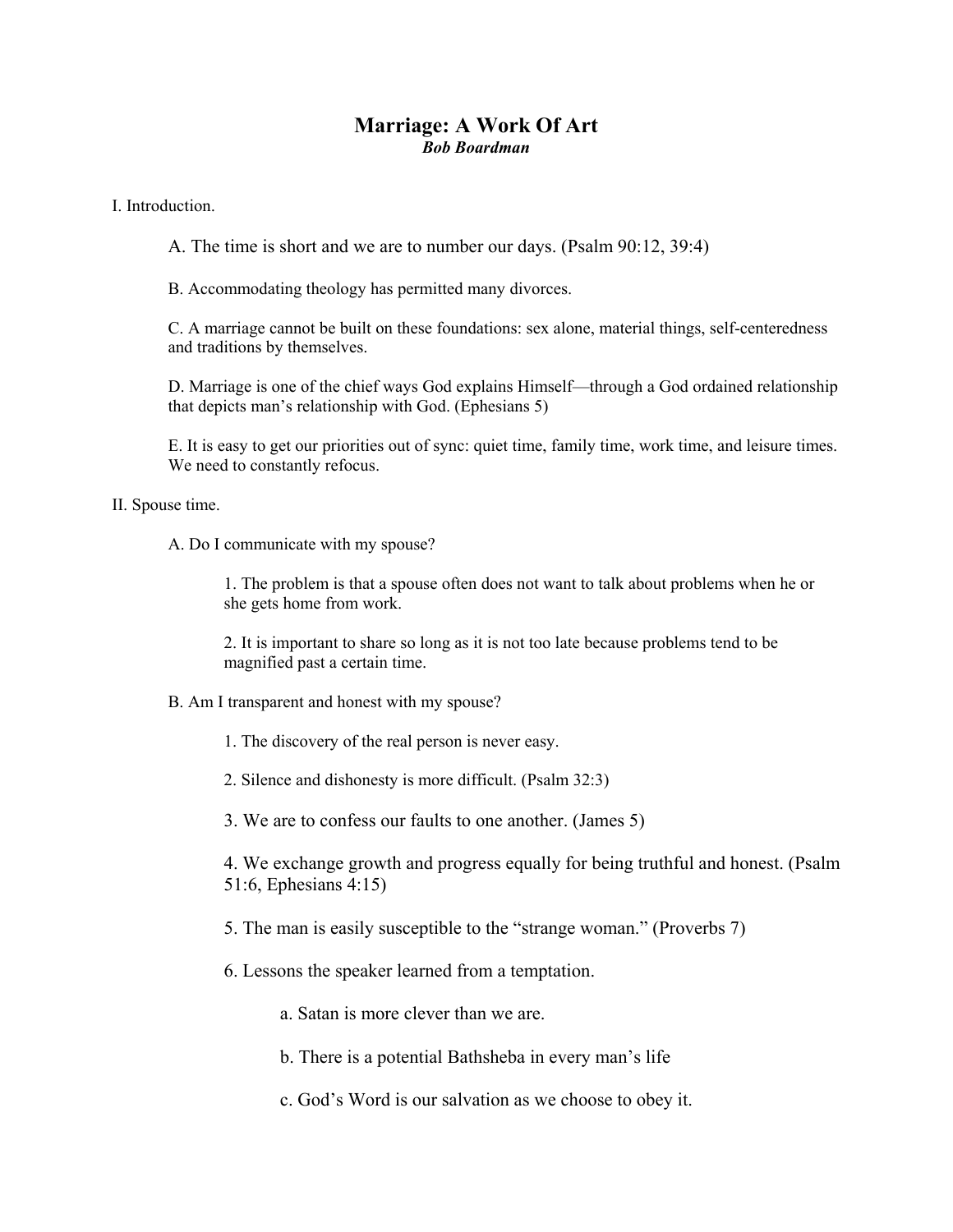d. Pre-transparency is a must.

e. A wife must ask godly questions not nagging.

f. Wives must not be blindly submissive to the point that they do not ask questions in the Spirit of God.

g. Women are not to be naïve as to the potential for a man to fail.

h. Spend lots of time looking into the mirror of God's Word.

C. Do you love me?

1. We should declare our love because God is not afraid to declare His love for us. (John 3:16, Jeremiah 31:3, Malachi 3:17)

2. God's love is demonstrated as well as stated. (Ephesians 5:25-26)

3. Love builds transparency.

4. We are to love our spouses with engagement love. (Revelation 2:4)

D. Do I forgive?

1. Mercy and forgiveness is the most visible characteristic of God that differentiates Him from man.

2. Marriage is the union of two good forgivers. (Ephesians 4:31-32)

3. We should not be so quick to accuse, hold grudges, or blackmail through the withholding of sexual intimacy.

E. Do I exercise an understanding heart?

1. Wisdom is the principle thing. We are to spend our lives seeking for wisdom, knowledge, discretion and understanding. (Proverbs 4:7, 2:9-10)

2. We need understanding of self, the times, others in general, world needs and our spouses.

3. A man ought to praise his wife in public. (Proverbs 31:28)

F. Do we pray together?

1. The husband and wife are a great prayer force. (Matthew 18:20)